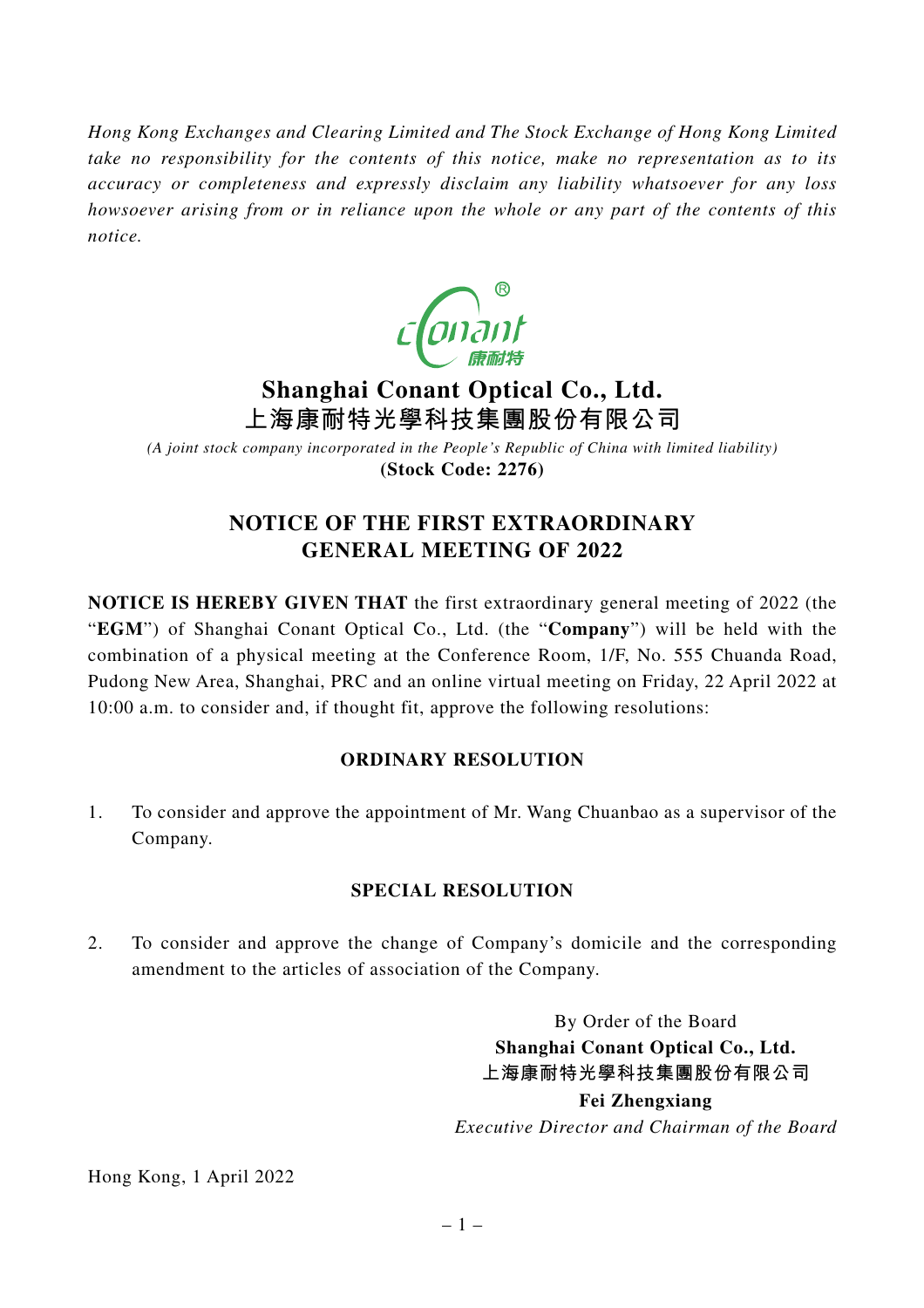#### *Notes:*

- (i) A shareholder entitled to attend and vote at the above meeting is entitled to appoint another person as his/her/its proxy to attend and vote instead of him/her/it. A proxy need not be a shareholder of the Company. With respect to any shareholder who has appointed more than one proxy, such proxies may only exercise their voting rights in a poll.
- (ii) In the case of joint shareholders, the vote of the senior who tenders a vote, whether in person or by proxy, will be accepted to the exclusion of the vote(s) of the other joint shareholder(s) and for this purpose seniority shall be determined as that one of the said persons so present whose name stands first on the register in respect of such share shall alone be entitled to vote in respect thereof.
- (iii) Whether or not you are able to attend the EGM in person, if you intend to attend the EGM by proxy, you are requested to complete the enclosed form of proxy, and if the form of proxy is signed by a person under a power of attorney or other authority on behalf of the appointor, a notarially certified copy of that power of attorney or other authority, and return them to the H share registrar of the Company, Computershare Hong Kong Investor Services Limited, at 17M Floor, Hopewell Centre, 183 Queen's Road East, Wanchai, Hong Kong, as soon as possible but in any event not less than 24 hours before the time appointed for the holding of the EGM or any adjournment thereof in order for such documents to be valid. Completion and return of the form of proxy will not preclude shareholders from attending and voting in person at the meeting or any adjournment thereof if they so wish and, in such event, the form of proxy shall be deemed to be revoked.
- (iv) For the purpose of determining the entitlement to attend and vote in person at the EGM, the register of members of the Company will be closed from Tuesday, 19 April, 2022 to Friday, 22 April 2022 (both days inclusive), during which period no transfer of shares can be registered. All transfers documents accompanied by the relevant share certificates must be lodged with the H share registrar of the Company, Computershare Hong Kong Investor Services Limited, at Shops 1712-1716, 17th Floor, Hopewell Centre, 183 Queen's Road East, Wanchai, Hong Kong not later than 4:30 p.m. on Thursday, 14 April 2022.
- (v) The Company will conduct a hybrid EGM via online platform, which also allows shareholders to participate in the EGM online in a convenient and efficient way from anywhere with an internet connection. Shareholders will be able to view the live video broadcast to the EGM by visiting the website at https://us02web.zoom.us/j/2158598866. The live video broadcast can be accessed from any location with access to the Internet with a smart phone, tablet device or computer. Registered Shareholders who join the webcast will not be counted towards a quorum nor will they be able to cast their votes online. The live broadcast option can also broaden the reach of the EGM to shareholders who do not wish to attend physically due to concerns on attending large scale events under the current COVID-19 situation, or for other overseas Shareholders who are unable to attend in person.